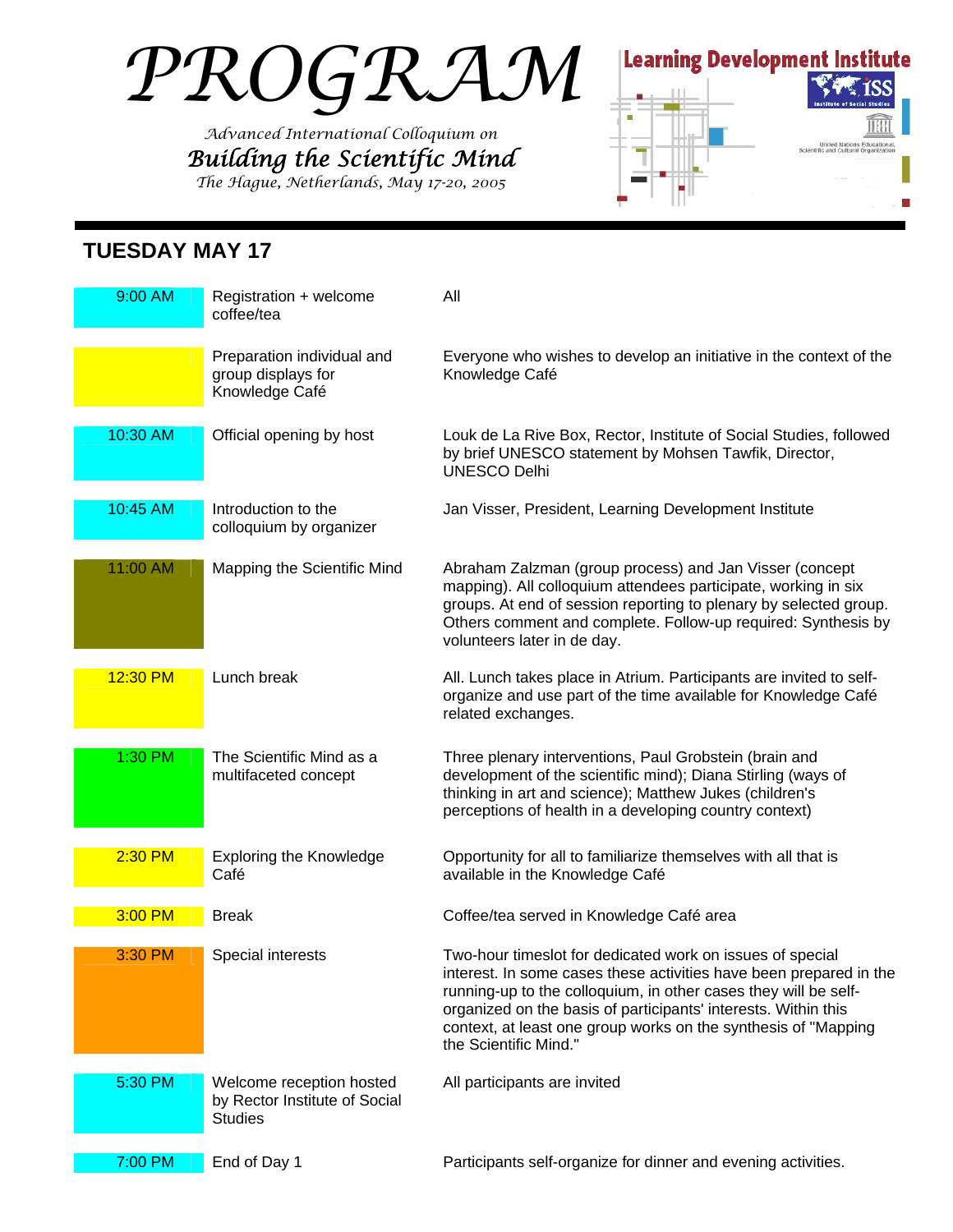## **WEDNESDAY MAY 18**

| 9:00 AM  | The case of symmetry: Can<br>science and art learn from<br>each other?                                 | Leon Lederman - Plenary presentation                                                                                                                                                                                                                                                                                                                                                     |
|----------|--------------------------------------------------------------------------------------------------------|------------------------------------------------------------------------------------------------------------------------------------------------------------------------------------------------------------------------------------------------------------------------------------------------------------------------------------------------------------------------------------------|
| 9:30 AM  | Balancing<br>professionalization and<br>passion                                                        | Louk de la Rive Box - Plenary presentation                                                                                                                                                                                                                                                                                                                                               |
| 10:00 AM | <b>Reporting Special Interest</b><br>Groups                                                            | Reporting/Brief presentation by select groups (this includes<br>necessarily result of synthesis of "Mapping the Scientific Mind")                                                                                                                                                                                                                                                        |
| 10:30 AM | <b>Break</b>                                                                                           | Coffee/tea served in Knowledge Café area                                                                                                                                                                                                                                                                                                                                                 |
| 11:00 AM | Mapping the conditions of<br>growth of the Scientific Mind                                             | Abraham Zalzman (group process) and Jan Visser (concept<br>mapping). All colloquium attendees participate, working in six<br>groups. At end of session reporting to plenary by selected group.<br>Others comment and complete. Follow-up required: Synthesis by<br>volunteers later in de day.                                                                                           |
| 12:30 PM | Lunch break                                                                                            | All. Lunch takes place in Atrium. Participants are invited to self-<br>organize and use part of the time available for Knowledge Café<br>related exchanges.                                                                                                                                                                                                                              |
| 1:30 PM  | <b>Building the Scientific Mind</b><br>through planned<br>intervention in structured<br>settings       | Three plenary interventions, Elise Boltjes (gender and the<br>building of the scientific mind); John Avery (developing the social<br>responsibility of scientists); Yusra Visser (convergence and<br>divergence in children's attitudes toward sciences and science<br>education)                                                                                                        |
| 2:30 PM  | Special interests (coffee<br>and tea, served in<br>Knowledge Café area,<br>taken while work continues) | Two-hour timeslot for dedicated work on issues of special<br>interest. In some cases these activities have been prepared in the<br>running-up to the colloquium, in other cases they will be self-<br>organized on the basis of participants' interests. Within this<br>context, at least one group works on the synthesis of "Mapping<br>the Factors of Growth of the Scientific Mind." |
| 4:30 PM  | Halfway round-up                                                                                       | Assessment of where we stand after two days of work and how<br>we should possibly adjust as we prepare for the third and fourth<br>day of the colloquium.                                                                                                                                                                                                                                |
| 5:00 PM  | Bar open for BtSM<br>participants until 7:00 PM.                                                       | All participants are welcome to buy their drinks from the ISS bar,<br>which is open for the benefit of all interested BtSM participants.<br>Jan Visser facilitates a 'Drink Tank' on Ethics and Science for<br>those enticed by the topic.                                                                                                                                               |
| 8:00 PM  | <b>Official Colloquium Dinner</b><br>in Restaurant Surakarta                                           | Colloquium participants will enjoy an opulent 'rijsttafel' buffet<br>dinner at a nearby Indonesian restaurant (included in registration<br>fee).                                                                                                                                                                                                                                         |
| ?:?? PM  | End of Day 2                                                                                           |                                                                                                                                                                                                                                                                                                                                                                                          |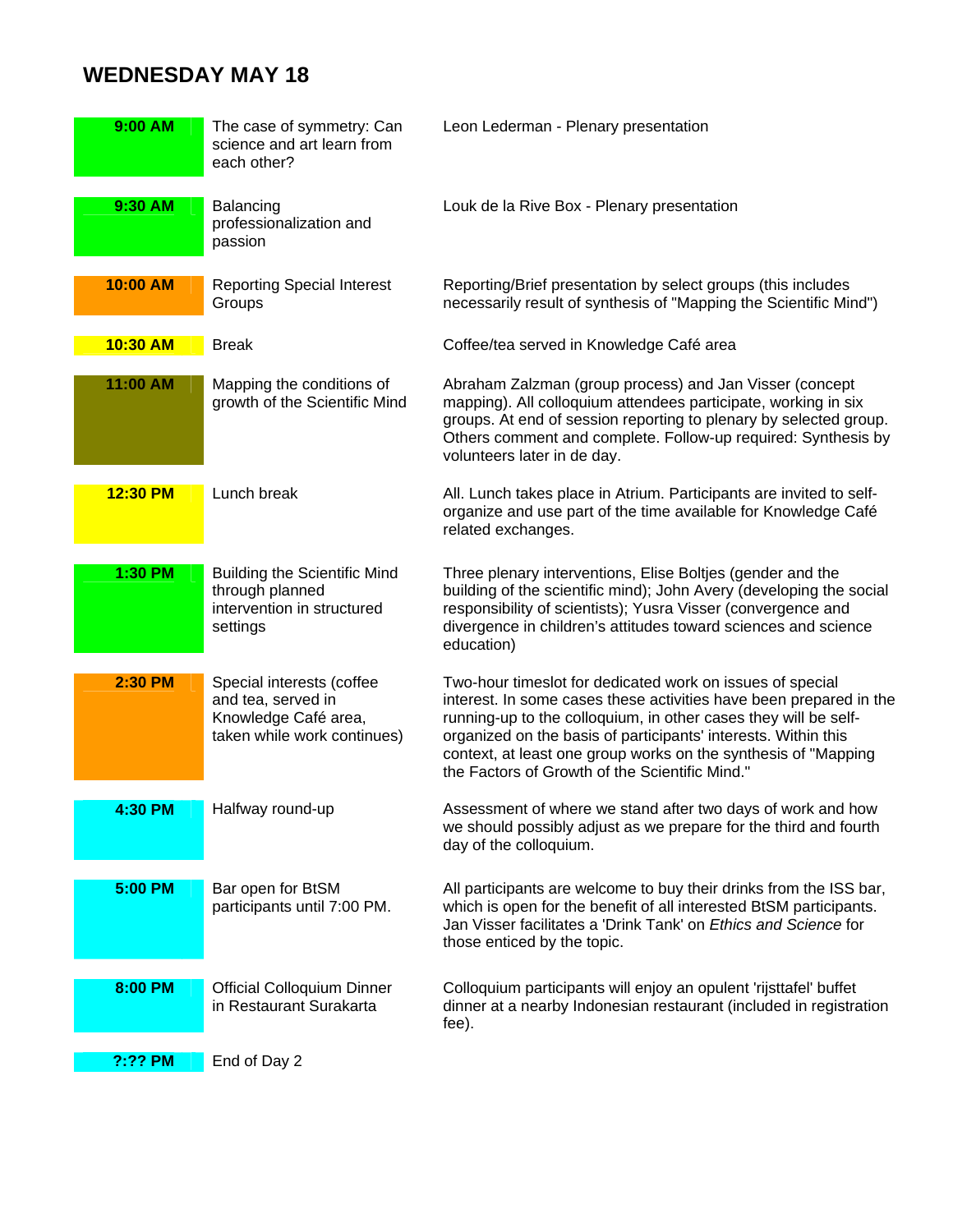#### **THURDAY MAY 19**

| 9:00 AM  | <b>Building the Scientific Mind</b><br>in loosely structured<br>settings with emphasis on<br>free choice | Four plenary group interventions,<br>Falk/Dierking/Eisenberger/Staveloz (museum setting);<br>McWeeny/Avery/L.Visser/J.Visser/Stirling (For the Love of<br>Science/flexible curriculum design);<br>Perez/DaSilva/Durnford/Negrea/ Swart/DeVries (broadcast media<br>settings); Patarakin/Cavallo/Groenouwe/Siebes (Internet-based<br>settings)                             |
|----------|----------------------------------------------------------------------------------------------------------|---------------------------------------------------------------------------------------------------------------------------------------------------------------------------------------------------------------------------------------------------------------------------------------------------------------------------------------------------------------------------|
| 10:30 AM | <b>Break</b>                                                                                             | Coffee/tea served in Knowledge Café area                                                                                                                                                                                                                                                                                                                                  |
| 11:00 AM | Special interests                                                                                        | One-and-a-half-hour timeslot for dedicated work on issues of<br>special interest. In some cases these activities have been<br>prepared in the running-up to the colloquium, in other cases they<br>will be self-organized on the basis of participants' interests. Within<br>this context, at least one group works on the synthesis of<br>"Mapping the Scientific Mind." |
| 12:30 PM | Lunch break                                                                                              | All. Lunch takes place in Atrium. Participants are invited to self-<br>organize and use part of the time available for Knowledge Café<br>related exchanges.                                                                                                                                                                                                               |
| 1:30 PM  | The Scientific Mind in<br>context: Limits of the<br>scientific mind and<br>competing mindsets            | Three plenary interventions, Eric Ross (AIDS, the scientific<br>mindset and the structure of science); Gilles Lavigne (critique of<br>the assumptions underlying the training of scientists for the<br>developing world; Jan Visser (not by science alone)                                                                                                                |
| 2:30 PM  | The Scientific Mind in<br>context                                                                        | Plenary debate                                                                                                                                                                                                                                                                                                                                                            |
| 3:00 PM  | <b>Break</b>                                                                                             | Coffee/tea served in Knowledge Café area                                                                                                                                                                                                                                                                                                                                  |
| 3:30 PM  | <b>Reporting Special Interest</b><br>Groups                                                              | Reporting/Brief presentation by select groups (this includes<br>necessarily result of synthesis of "Mapping the Factors of Growth<br>of the Scientific Mind")                                                                                                                                                                                                             |
| 4:00 PM  | Science, society and<br>community                                                                        | Federico Mayor - plenary presentation on Science and Society;<br>Ralf Syring - plenary presentation on Science, Mindsets, and<br>Community                                                                                                                                                                                                                                |
| 5:00 PM  | Bar open for BtSM<br>participants until 7:00 PM.                                                         | All participants are welcome to buy their drinks from the ISS bar,<br>which is open for the benefit of all interested BtSM participants.                                                                                                                                                                                                                                  |
| 7:00 PM  | End of Day 3                                                                                             | Participants self-organize for dinner and evening activities.                                                                                                                                                                                                                                                                                                             |